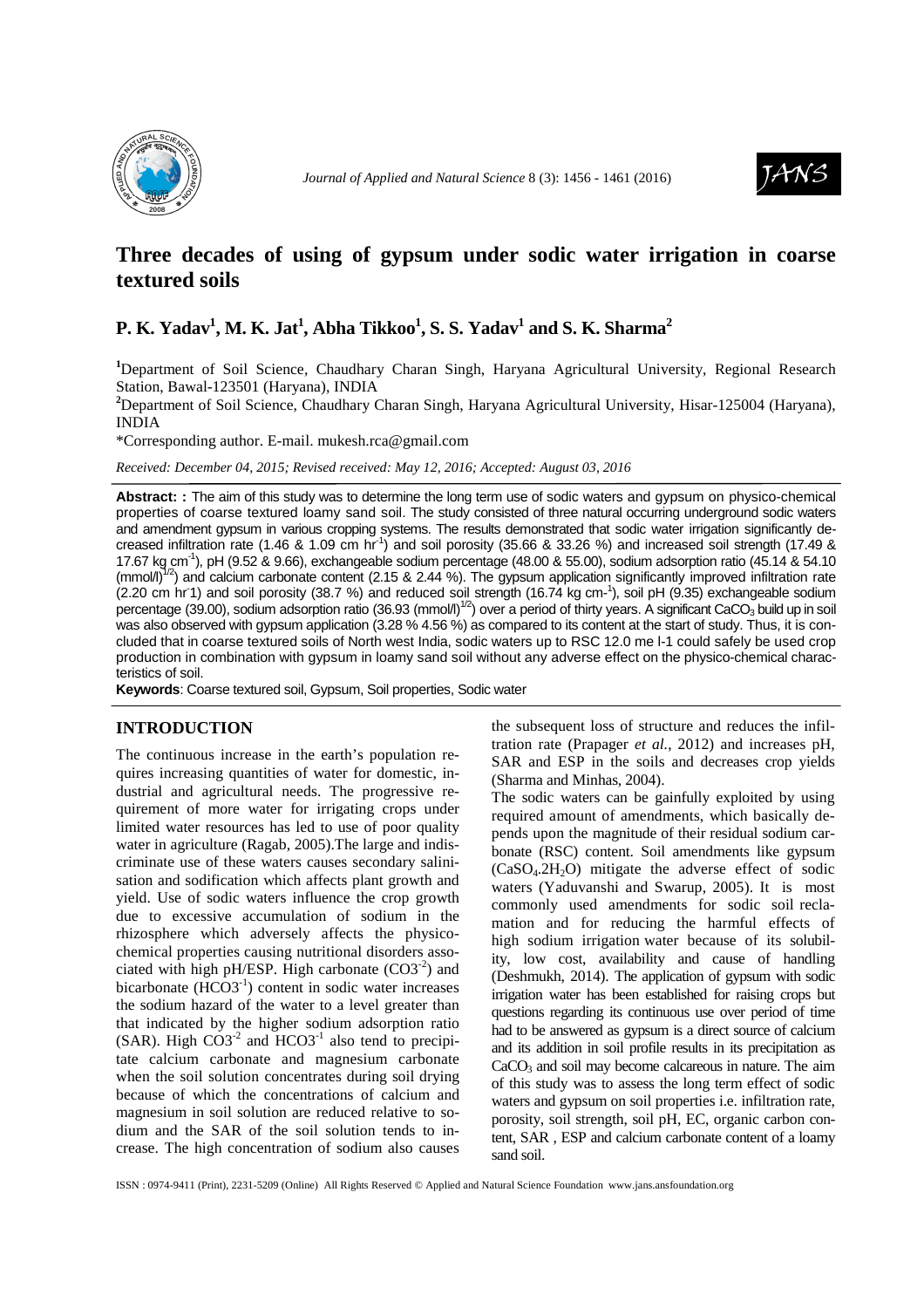## **MATERIALS AND METHODS**

**Study site :** The study was conducted at Chaudhary Charan Singh, Haryana Agricultural University, Regional Research Station, Bawal, Haryana located in the low rainfall zone of southern Haryana (28.18 N, 76.58 E and 266 m above mean sea level), India. In general, May - June are the hottest (21-46.8 o C temp.) while December-January are the coldest (0- 15.8 o C temp.) months of the year. The site receives inadequate and erratic precipitation (350-550 mm) during monsoon (July-September). The weather remains almost dry except occasional light showers during October to March. Thereafter, it is quite dry till monsoon arrives in June. The maximum evapo- transpiration rate of 14 mm/day is recorded in the month of June. Depth of under ground water is at 20 m and quality of irrigation water is brackish except in few pockets, good quality water is available.

**Experimental details :** The experiment was started in the micro plots of 3m x 3m size in 1983. The physicochemical characteristics of the experimental field, at the start of experiment are shown in Table 1. The field experiment was carried out in two factor randomized block design with three sodic waters and two amendments treatments *i.e.* no amendment  $(G_0)$  and gypsum @ 100 per cent neutralization of RSC of irrigation water above 2.8 me l-1  $(G<sub>100</sub>)$ . According to Water quality classification criteria (Eaton,1950), water having  $RSC > 2.5$  me/l are classified as sodic water therefore, water with RSC 2.8 me  $1<sup>-1</sup>$  was taken as control. Gypsum was applied at 100 per cent of the gypsum requirement (GR) defined as quantity of gypsum to be applied to neutralize RSC of sodic waters of 12 and 16 me l-1 before pre-sowing irrigation of *kharif* and *rabi* crops. The treatments were replicated thrice in a two factor randomized design. The requisite amount of gypsum is calculated based on following formula Amount of Gypsum (kg  $ha^{-1}$ ) = 65 x RSC of irrigation water (RSC of irrigation water 2.8)

 X Number of irrigations to be applied The chemical composition of three sodic waters with varying residual sodium carbonate (RSC) of 2.8, 12.0 and 16.0me l-1 used for study is given in Table 2. The cropping systems of the zone namely fallow-wheat, pearl millet-wheat, cowpea-mustard, cluster beanwheat, fallow- mustard, chillies - wheat, American cotton- wheat, desi cotton-mustard, sorghum (fodder) mustard, sorghum (fodder) - wheat, pearl millet - mustard, dhaincha seed-wheat, sonamukhi (annual) and kalmegh- chandersur were taken. The recommended package of practices was followed to raise all crops in various cropping systems.

Soil sampling and analysis : The soil samples were collected from different treatment plots from 0-15, 15- 30, 30-45, 45-60, 60-90 and 90-120 cm after harvest of wheat crop in *Rabi* 2012-13. The surface soil samples 0-15 cm were analyzed for different soil physico-

chemical properties using standard procedures except calcium carbonate content which was determined up to the depth of 120 cm. Hydraulic conductivity of soil samples was determined under constant water head as outlined in USDA Handbook No. 60. In situ observations of infiltration rate were estimated with the help of closed-top infiltro-meter (Malik *et al.,* 1984). The volume of water required replacing the quantity of water that entered into the soil was recorded as a function of time. Dispersion ratio was determined by using method given by Richards (1954).Soil strength was determined by penetrometer. Soil pH and EC (1:2; soil: water suspension) was determined in soil water extract by using pH meter and conductivity meter. Organic carbon was determined by Walkley and Black' s rapid titration method as described by Jackson(1973). Exchangeable sodium was extracted by 1N ammonium acetate (pH 7.0) and sodium estimation was determined using flame photometer (systronics). The ESP of the soil was estimated by standard method as outlined in USDA, hand book-60 (Richard 1954). Calcium carbonate was estimated by Puri's volumetric method (1949). The replicated data were statistically analyzed to workout the significance of treatment after methods of Panse and Sukhatme ( 1978 ) .

## **RESULTS AND DISCUSSION**

**Infiltration rate, porosity and dispersion ratio:** The initial infiltration rate was 1.15 cm hr-1 at the start of experiment which increased significantly to 1.75 cm hr -1 with use of 2.8 me l-1 RSC irrigation water. The infiltration rate decreased significantly from 1.75 to 1.46 cm hr-1 and 1.09 cm hr-1 with the increase in RSC of irrigation water from 2.8 to 12.0 and 16.0 me l-1, respectively (Table 3). About 16.8 and 37.7 per cent reduction in infiltration rate was observed in plots receiving 12.0 and 16.0 me 1-1 RSC waters, respectively as compared to control (RSC 2.8 me 1-1). The reduction in infiltration rate in soils irrigated with high RSC waters of 12.0 and 16.0 me1-1 could be due to the increase in ESP (Table 5). High sodium concentration causes soil dispersion and aggregate swelling (Warrence *et al.*, 2003). The forces that bind clay particles together are disrupted when too many large sodium ions come between them. When this separation occurs, the clay particles expand, causing swelling and soil dispersion, ultimately clogging the micro pores in soil and decreases infiltration rate. Sharp reduction in infiltration rate of soil irrigated with sodic water was also observed by Emdad *et al.* (2006)*.* Application of amendment gypsum improved the infiltration rate in sodic water irrigated soils. The infiltration rate increased significantly with gypsum application from 0.37 to 2.55 cm hr-1 and from 0.26 to 1.93 cm hr-1 in 12.0 and 16.0 me 1-1 RSC irrigation water irrigated soils, respectively. The increased infiltration rate of sodic water irrigated soil by application of gypsum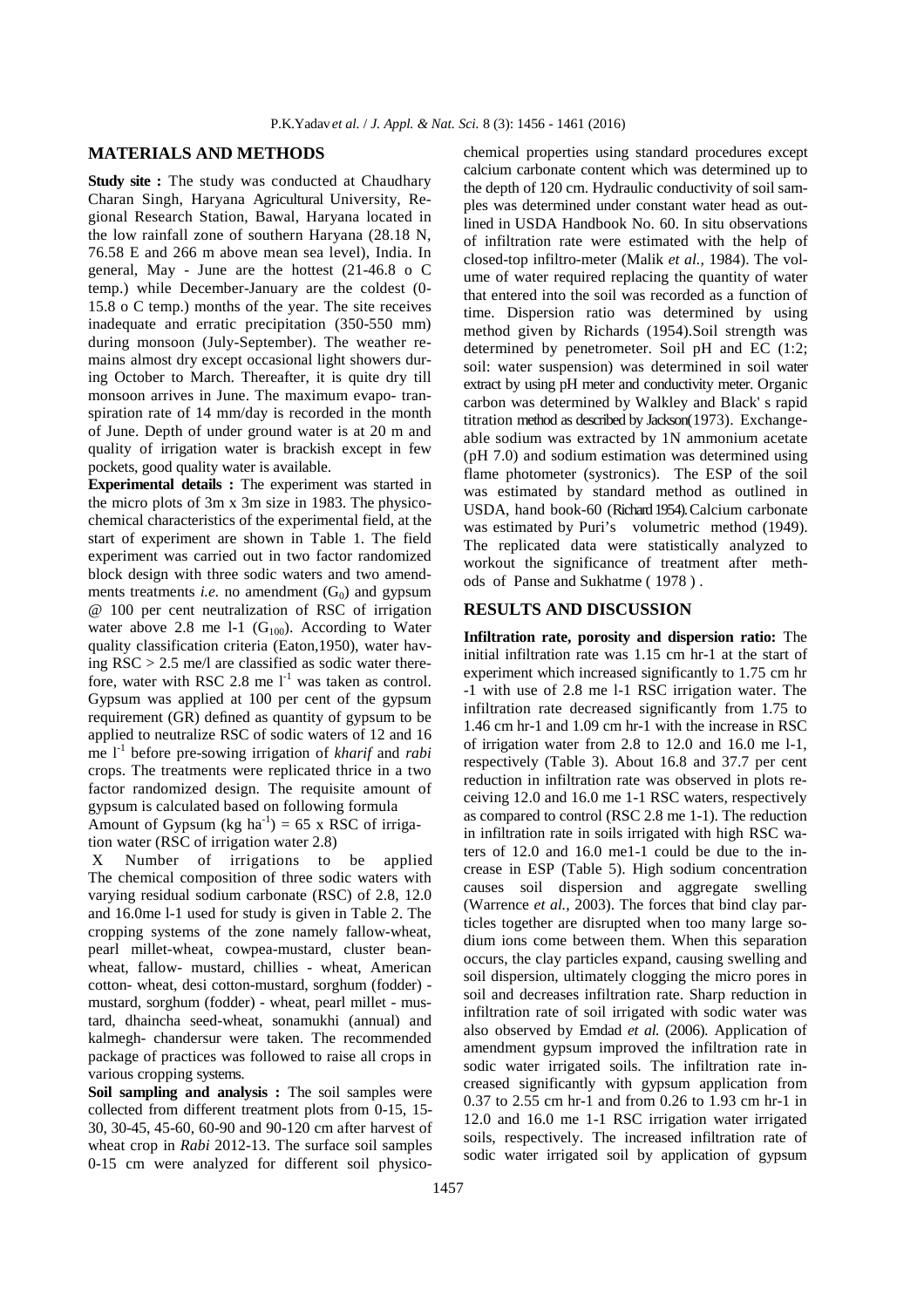| P.K. Yadav et al. / J. Appl. & Nat. Sci. 8 (3): 1456 - 1461 (2016) |  |  |  |  |  |  |  |
|--------------------------------------------------------------------|--|--|--|--|--|--|--|
|--------------------------------------------------------------------|--|--|--|--|--|--|--|

| Soil<br>depth | Soil<br><b>Texture</b> | рH<br>(1:2)   | EC(1:2)<br>$dSm^{-1}$ | CaCO <sub>3</sub><br>$\frac{1}{2}$ | Organic<br>carbon | CEC<br>Cmol $(P^+)$ kg <sup>-1</sup> | <b>Infiltration</b><br>rate |  |
|---------------|------------------------|---------------|-----------------------|------------------------------------|-------------------|--------------------------------------|-----------------------------|--|
| (cm)          |                        |               |                       |                                    | $\frac{1}{2}$     |                                      | (cmhr <sup>1</sup> )        |  |
| $0-15$        | LS                     | 9.25          | 0.50                  | Traces                             | 0.13              | 3.9                                  | 1.15                        |  |
| 15-30         | LS                     | 9.30          | 0.70                  | Traces                             | 0.06              | 4.0                                  | $\overline{\phantom{0}}$    |  |
| $  -$         |                        | $\sim$ $\sim$ |                       |                                    |                   |                                      |                             |  |

| <b>Table 1.</b> Physico-chemical characteristics of experimental soil at the start of experiment. |  |  |
|---------------------------------------------------------------------------------------------------|--|--|
|                                                                                                   |  |  |

Values are mean of three replicates.

|  |  |  | <b>Table 2.</b> Chemical composition of tube well waters tested (Values are mean of three replicates). |
|--|--|--|--------------------------------------------------------------------------------------------------------|
|--|--|--|--------------------------------------------------------------------------------------------------------|

| Sodic         | EC                    | <b>RSC</b> | $\mathbf{CO_3}^=$ | HCO <sub>3</sub><br>CF         | $Ca^{++}$          | $Mg^{++}$ |     | <b>SAR</b>          | pH    |
|---------------|-----------------------|------------|-------------------|--------------------------------|--------------------|-----------|-----|---------------------|-------|
| water         | $(dSm^{-1})$          |            |                   | (me $\mathbf{l}^{\text{-}1}$ ) |                    |           |     | $(mmol^{-1})^{1/2}$ | (1:2) |
| . .           | $\mathcal{L}$<br>1.14 | 2.8        | Nil               | 7.8                            | $\sim$ $\sim$<br>. | <b>1.</b> | 3.3 | ٥. /                | 7.9   |
| $\sim$<br>,., | 1.93                  | 12.0       | Nil               | 14.0                           | 5.6                | 0.4       | 1.6 | 19.3                | 8.1   |
| <u>.</u>      | 2.20                  | 16.0       | 1.0               | 16.0                           | 8.2                | 0.7       |     | 19.8                | 8.9   |

**Table 3**. Effect of sodic waters and gypsum on infiltration rate, porosity and dispersion ratio.

| <b>Sodic</b><br><b>Infiltration rate</b><br>$(\text{cm hr}^{-1})$ |                  |                           |             | Porosity         |                                   |             |           | <b>Dispersion ratio</b> |             |  |  |
|-------------------------------------------------------------------|------------------|---------------------------|-------------|------------------|-----------------------------------|-------------|-----------|-------------------------|-------------|--|--|
| water<br>$(mel^{-1})$                                             | $G_0$            | $G_{100}$                 | <b>Mean</b> | G0               | $\frac{1}{2}$<br>G <sub>100</sub> | <b>Mean</b> | $G_0$     | $G_{10}$                | <b>Mean</b> |  |  |
| 2.8                                                               | 1.75             | 1.75                      | 1.75        | 38.89            | 38.89                             | 38.89       | 0.17      |                         | 0.17        |  |  |
| 12.0                                                              | 0.37             | 2.55                      | 1.46        | 31.87            | 39.45                             | 35.66       | 0.20      | 0.19                    | 0.20        |  |  |
| 16.0                                                              | 0.26             | 1.93                      | 1.09        | 28.70            | 37.81                             | 33.26       | 0.21      | 0.20                    | 0.21        |  |  |
| Mean                                                              | 0.79             | 2.24                      |             | 33.15            | 38.72                             |             | 0.20      | 0.19                    |             |  |  |
| CD(05)                                                            | Sodic water-0.06 |                           |             | Sodic water-1.14 |                                   |             |           | Sodic water-0.01        |             |  |  |
|                                                                   | Gypsum-0.06      |                           |             | $Gypsum-1.14$    |                                   |             | Gypsum-NS |                         |             |  |  |
|                                                                   |                  | Sodic water x Gypsum-0.10 |             |                  | Sodic water x Gypsum-1.97         |             |           | Sodic water x Gypsum-NS |             |  |  |

Values are mean of three replicates.

| Table 4. Effect of sodic waters and gypsum on soil strength, EC and organic carbon content. |  |  |
|---------------------------------------------------------------------------------------------|--|--|
|                                                                                             |  |  |

| Sodic        | Soil strength (kg cm-1) |                           |       |               | $EC(dS \, m^{-1})$        |      |               | $OC$ content $(\% )$      |      |  |
|--------------|-------------------------|---------------------------|-------|---------------|---------------------------|------|---------------|---------------------------|------|--|
| water        | $G_0$                   | $\mathbf{G}_{100}$        | Mean  | $G_0$         | $G_{100}$                 | Mean | G0            | $G_{100}$                 | Mean |  |
| $(mel^{-1})$ |                         |                           |       |               |                           |      |               |                           |      |  |
| 2.8          | 15.53                   | 15.53                     | 15.53 | 0.36          | 0.36                      | 0.36 | 0.29          | 0.29                      | 0.29 |  |
| 12.0         | 17.70                   | 17.27                     | 17.49 | 0.38          | 0.35                      | 0.37 | 0.26          | 0.30                      | 0.28 |  |
| 16.0         | 17.90                   | 17.43                     | 17.67 | 0.42          | 0.33                      | 0.38 | 0.22          | 0.23                      | 0.23 |  |
| Mean         | 17.04                   | 16.74                     |       | 0.39          | 0.35                      |      | 0.26          | 0.27                      |      |  |
| CD(05)       |                         | Sodic water-0.50          |       |               | Sodic water-0.01          |      |               | Sodic water-0.01          |      |  |
|              | $Gypsum-0.50$           |                           |       | $Gypsum-0.01$ |                           |      | $Gypsum-0.01$ |                           |      |  |
|              |                         | Sodic water x Gypsum-0.91 |       |               | Sodic water x Gypsum-0.02 |      |               | Sodic water x Gypsum-0.02 |      |  |

Values are mean of three replicates.

| Sodic        |                   | Soil pH                   |      | <b>ESP</b>       |                          |       |                  | <b>SAR</b>                |       |
|--------------|-------------------|---------------------------|------|------------------|--------------------------|-------|------------------|---------------------------|-------|
| water        | G <sub>0</sub>    | $G_{100}$                 | Mean | G0               | $G_{100}$                | Mean  | $G_0$            | G <sub>100</sub>          | Mean  |
| $(mel^{-1})$ |                   |                           |      |                  |                          |       |                  |                           |       |
| 2.8          | 9.18              | 9.18                      | 9.18 | 32.00            | 32.00                    | 32.00 | 31.55            | 31.55                     | 31.55 |
| 12.0         | 9.78              | 9.26                      | 9.52 | 56.00            | 39.00                    | 48.00 | 52.98            | 37.29                     | 45.14 |
| 16.0         | 9.89              | 9.43                      | 9.66 | 63.00            | 45.00                    | 55.00 | 66.23            | 41.96                     | 54.10 |
| Mean         | 9.61              | 9.35                      |      | 50.00            | 39.00                    |       | 50.25            | 36.93                     |       |
| CD(05)       | Sodic water-0.07  |                           |      | Sodic water-1.51 |                          |       | Sodic water-1.34 |                           |       |
|              | $Gy$ psum $-0.07$ |                           |      | $Gypsum-1.51$    |                          |       | Gypsum- $1.34$   |                           |       |
|              |                   | Sodic water x Gypsum-0.12 |      |                  | Sodicwater x Gypsum-2.62 |       |                  | Sodic water x Gypsum-2.32 |       |

mean of three replicates.

could be attributed to their ameliorative effects on soil infiltration rate which can be due to cementing/ binding of separates by the Ca2+ ions, released during solubilisation of gypsum (Deshmukh, 2014). The interac-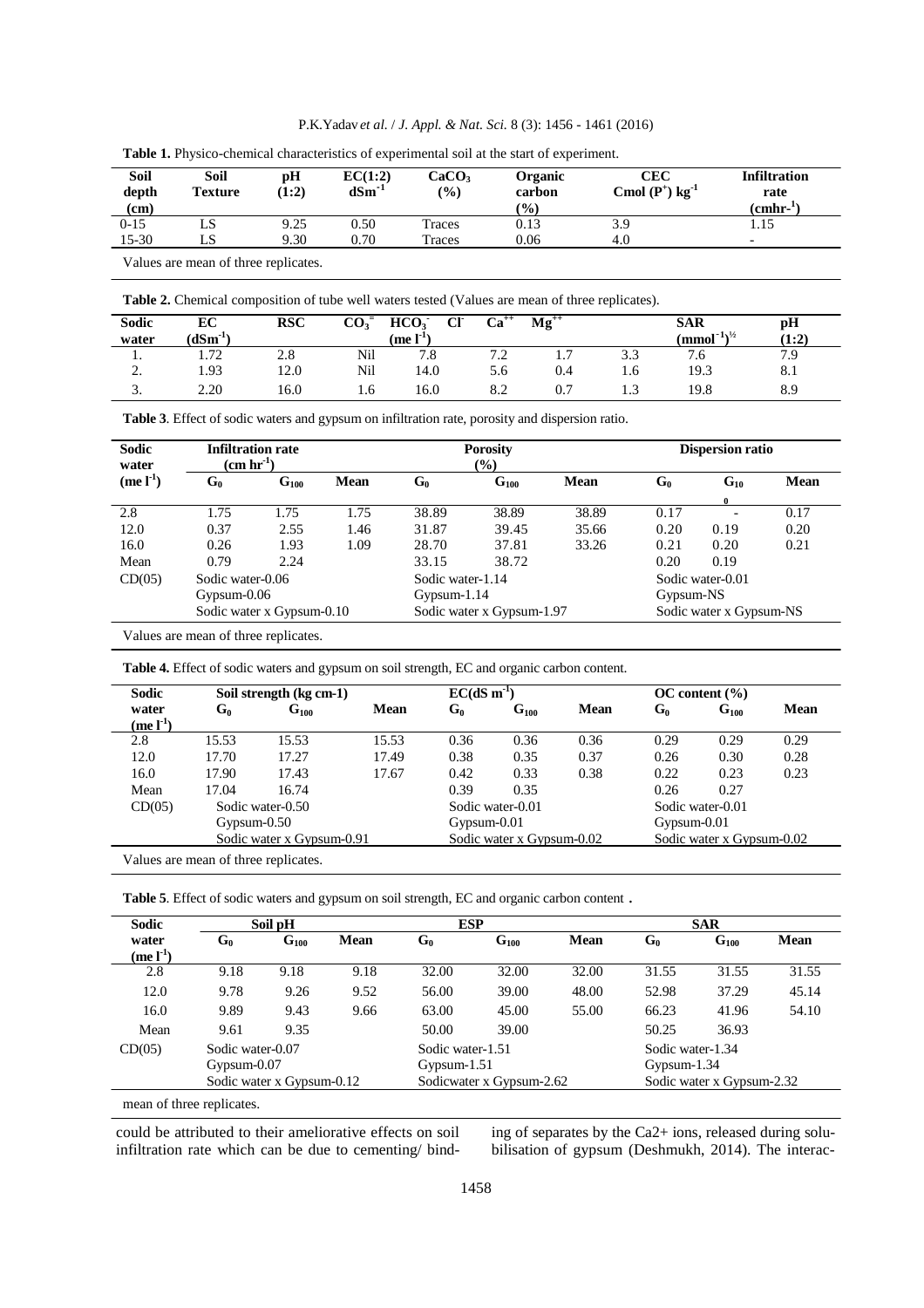| P.K.Yadav et al. / J. Appl. & Nat. Sci. 8 (3): 1456 - 1461 (2016) |  |  |  |
|-------------------------------------------------------------------|--|--|--|
|-------------------------------------------------------------------|--|--|--|

| <b>Soil Depth</b> | <b>RSC 2.8</b> | <b>RSC 12.0</b> |                                             | <b>RSC16.0</b> |           |  |
|-------------------|----------------|-----------------|---------------------------------------------|----------------|-----------|--|
| (cm)              | Մը             | υ۵              | G100                                        | տ              | $G_{100}$ |  |
| 0.15              | 0.56           | 0.67            | 0.94                                        | 0.84           | 1.21      |  |
| 15-30             | 0.73           | 0.95            | 1.59                                        | 1.07           | 1.86      |  |
| $30-45$           | 0.88           | 1.39            | 1.71                                        | 1.60           | 2.64      |  |
| $45 - 60$         | 1.18           | 1.99            | 2.42                                        | 1.97           | 3.27      |  |
| 60-90             | 1.68           | 2.19            | 2.74                                        | 2.41           | 3.86      |  |
| 90-12.00          | 1.73           | 2.15            | 3.28                                        | 2.44           | 4.56      |  |
| CD(05)            |                |                 | $RSC-0.07$ , Gypsum-0.07, $RSCxGypsum-0.11$ |                |           |  |

**Table 6**. Effect of sodic waters and gypsum on calcium carbon content (mean of three replicates).

tion effects of RSC x gypsum was significant in affecting the infiltration rate of soil.

Soil porosity decreased with increasing RSC of irrigation water from 38.89 to 35.66 to 33.26 per cent with an increase in RSC level from 2.8 mel-1 to 12.0 to 16.0 me 1-1, respectively (Table 3). The reduction in porosity of soils irrigated with high RSC waters (12.0 and 16.0 me1-1) could be attributed to higher degree of dispersion of soil particles with increasing level of RSC in irrigation water and subsequently resettling and reorganization of the dispersed soil particles according to their sizes and clogging the available pore space, resulting in high bulk density and hence lower soil porosity (Emdad *et al.*, 2006 and Ezlit *et al*., 2010). Gypsum application improved soil porosity from 31.87 to 39.45 and from 28.70 to 37.81 per cent in 12.0 and 16.0 me1-1 RSC irrigation water irrigated soils, respectively. The increase in porosity by adding gypsum could be attributed to the reduction in dispersion of colloidal particles. The interaction effect of RSC x gypsum was found significant.

The dispersion ratio increased with increasing RSC levels and decreased with application of amendment. It was 0.17, 0.20 and 0.21 under 2.8, 12.0 and 16.0 RSC me1-1 levels in irrigation waters, respectively (Table 3). It is undoubtedly due to more dispersion of clay particles caused by higher amount of sodium content in irrigation waters having high level of RSC (Ezlit *et al*., 2010). It decreased from 0.20 to 0.19 with gypsum application. The interactive RSC x gypsum was found to be non-significant.

**Soil strength, electrical conductivity and organic carbon :** A significant increase in soil strength was observed up to RSC level of 12.0 me 1-1(Table 4). The soil strength was 15.53, 17.49 and 17.67 kg cm-2 in the plots irrigated with 2.8, 12.0 and 16.0 me 1-1 RSC irrigation waters, respectively. Application of amendment gypsum significantly decreased soil strength and was 17.04 and 16.74 kg cm-2 under  $G_0$  and  $G_{100}$  treatments, respectively. The interaction effect of RSC x gypsum was found significant. The EC of soil also significantly increased from 0.36 to 0.38 dSm-1with increasing RSC from 2.8 to 12.0 and 16.0 me l-1, respectively. Application of gypsum with sodic water of RSC 12.0 me 1-1 maintained the EC level statistically similar to that of good quality water (2.8 RSC) without gypsum application (Table 4). The interaction between RSC

levels and amendments on soil EC was found to be significant. Decrease of EC in upper soil layer with gypsum application may be attributed to the leaching of soluble slats in gypsum treated plots due to increased permeability of the soil. These results are in agreement with those of Mishra *et al.* (2003) and Prapager *et al.*  (2012). The mean organic carbon was 0.29, 0.28 and 0.23 per cent under 2.8, 12.0 and 16.0 RSC levels. (Table 4) and increased with gypsum application from 0.26 to 0.27 %). Singh *et al.* (2011) also observed that application of gypsum under sodic water irrigations enhanced the crop yield and improved soil properties like organic carbon content and EC. Deshmukh ( 2014) stated that the increase in yield due to the application of gypsum may be attributed due to less absorption of sodium by the plants in the presence of gypsum and increased solublization of gypsum with depth and thus better plant growth and higher organic carbon content.

**Soil pH, exchangeable sodium percentage and sodium adsorption ratio:** The mean soil pH was 9.18, 9.52 and 9.66 irrigated with 2.8, 12.0 and 16.0 me 1-1 RSC water, respectively (Table 5). The soil pH with 12.0 mel<sup>-1</sup> (9.78) and 16.0 me  $1^{-1}$  (9.89) RSC waters without any amendment was significantly higher than the initial pH value of soil (9.25) when the experiment was started in 1983.The gypsum application decreased it to 9.26 and 9.43 indicating the significant effect of the gypsum in controlling sodicity hazard of high RSC waters. Neutralization of RSC of sodic water of 12.0 me 1-1 with gypsum maintained the pH values of the soil statistically at par to 2.8 me 1-1 RSC of water without gypsum after the harvest of crop . The interaction effect of RSC levels and amendment on soil pH was found to be significant. Significant effect of gypsum application (GR) in decreasing the soil pH may be attributed to the fact that Ca2+ ions from gypsum might have replaced exchangeable Na+ from the exchange complex of soil resulting in decreased ESP and hence the pH of soil (Ezlit *et al*., 2010; Singh and Singh, 2014). Significant interaction between different RSC waters and amendments on soil pH could, therefore, be obvious as there had been varying proportions of sodium bicarbonate contents in different RSC waters used with different amendments and crop rotations.

The soil ESP was 32, 48 and 55 respectively, in 2.8, 12.0 and 16.0 RSC mel<sup>-1</sup> water irrigated soils. The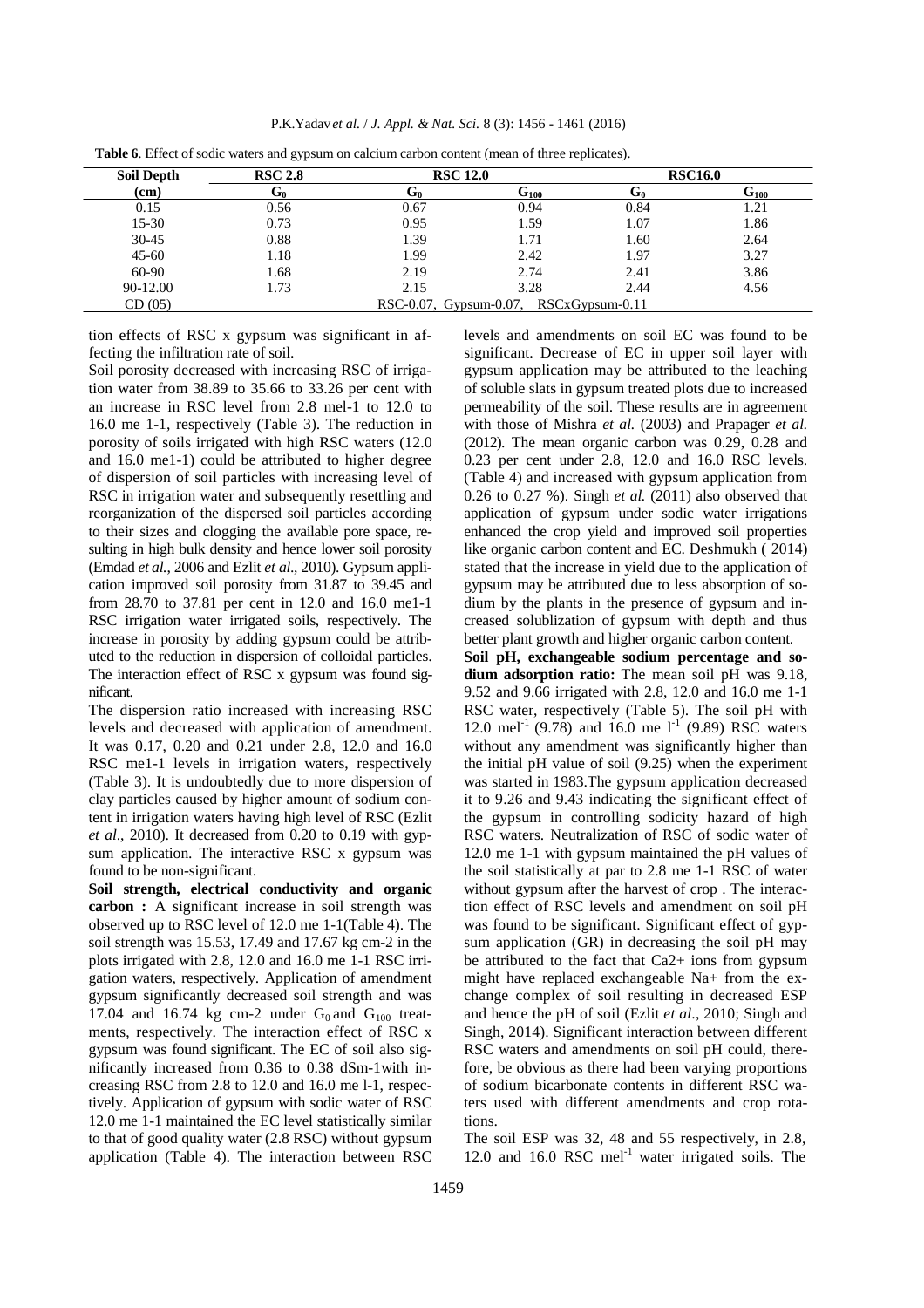application of gypsum decreased the soil ESP to 39 and 45. The interaction between RSC levels and gypsum after harvest of crop was found to be significant. The build up of high ESP in soil under high RSC waters (12.0 and 16.0 me1-1) may be attributed to high sodium bicarbonate contents of these waters and proportionately greater amount of Na+ ions from soil solution exchanged from exchangeable Ca2+ on the soil exchange complex. The highly significant effect of gypsum in controlling ESP of soil may be attributed to the fact that Ca2+ ions from gypsum exchanged for adsorbed Na+, resulting in decrease in ESP. Ezlit *et al.*  (2010) and Prapager *et al.* (2012**)** also observed that the application of gypsum significantly decreased the ESP values which can be ascribed to desalinization resulting from increased exchange-able efficiency of  $Ca^{2+}$ on the exchange complex. The reduced ESP could also imply greater effective solubility of gypsum since the cation exchange in the thoroughly mixed treatment acted as sink, thus, encouraging further dissolution to the satisfaction of their solubility product (Yudhuvanshi and Swarup, 2005).

The SAR of soil increased with increasing RSC of irrigation waters. The mean SAR was 31.55, 45.14 and 54.10 under 2.8, 12.0 and 16.0 RSC levels and application of gypsum decreased the SAR from 50.25 to 36.93 respectively, indicating a significant effect of amendment in controlling sodicity (Table 5). Significant interaction between RSC levels and amendments was observed. Significantly higher SAR under 12.0 and 16.0 RSC waters as compared to that under 2.8 RSC water may be attributed to higher concentration of Na+ ions in soil solution under the high RSC water treatments.

A close relationship between soil pH, SAR and ESP with SAR of irrigation water exists. The sodium ions of sodic water significantly enhances sodium ions concentration on soil colloids which ultimately increase pH, SAR and ESP of soil whereas, highly significant effect of gypsum in restricting pH, SAR and ESP could be due to the reason that dissolution of gypsum released excess of Ca2+ ions in the soil solution which eventually exchanged for absorbed Na+ ions (Makoi *et al.* 2010 and Prapager *et al.*, 2012).

**Calcium carbonate content :** The calcium carbonate content of the soil was in traces at the start of the experiment in 1983. Increasing levels of RSC of the irrigation water increased the CaCO3 content of soil which was mainly due to continuous use of these RSC waters for last thirty years. Addition of gypsum also increased calcium carbonate content of soil with increasing depth of soil profile (Table 6). The calcium carbonate content increased from 0.94 and 1.21 per cent at 0-15 cm depth to maximum of 3.15 and 3.31 per cent at 90 - 120 cm soil profile depth in at 90 -120 cm soil profile depth in RSC 12.0 and 16.0 mel-1. Thus keeping soil with sodic water of RSC 12.0 me  $1^{-1}$  in non-calcareous category  $(< 4 % CaCO3$ ) with addition of gypsum continuously for thirty years. The effect of gypsum in increasing CaCO3 in soil profile was obvious because gypsum is a direct source of calcium and its addition in sodic water treated plots resulted in its precipitation as CaCO3 and increased its accumulation in different depths of a profile of loamy sand soil (Suarez, 2006).

#### **Conclusion**

Continuous use of sodic waters of 12.0 and 16.0 mel-1 RSC for three decades without gypsum decreased infiltration rate and porosity of coarse textured soil whereas soil pH, ESP, SAR, CaCO3 content, dispersion ratio and soil strength showed an increasing trend with increasing RSC of irrigation waters. The adverse effect of sodic water of RSC 16.0 me l-1 on soil properties was more pronounced compared to sodic water of RSC 12.0 me l-1. Addition of gypsum significantly improved infiltration rate and porosity of soil irrigated with high RSC waters and decreased soil pH, ESP, SAR, dispersion ratio and soil strength. Gypsum application with sodic water of 16.0 mel-1 RSC was not much effective in offsetting the harmful effect of sodicity on soil properties as compared to 12.0 mel-1 RSC water. The calcium carbonate build up in soil was observed with gypsum application and its content further increased with soil depth and RSC of irrigation waters but the soil was still non-calcareous under sodic water irrigation with RSC 12.0 mel-1 and  $16.0$  mel<sup>-1</sup>. Thus, it is concluded that in coarse textured soils of North west India, sodic waters up to RSC 12.0 me l-1 could safely be used crop production in combination with gypsum in loamy sand soil without any adverse effect on the physico-chemical characteristics of soil

#### **ACKNOWLEDGEMENTS**

The authors are thankful to all soil scientists working in this long term experiment on safe use of sodic waters since 1983 at Regional Research Station, Bawal. The authors are also thankful to Regional Directors, RRS, Bawal and Professor and Head, Department of Soil Science, Chaudhary Charan Singh, Haryana Agricultural University,, Hisar for providing facilities, technical help and necessary guidance for this study.

#### **REFERENCES**

- Deshmukh, K. 2014. Effect of gypsum on the chemistry of saline – sodic soils of Sangamner area,Ahmednagar District, Maharashtra, India. Athens: ATINER'S Conference Paper Series, No: ENV2014-1197.
- Eaton, F.M. 1950. Significance of carbonates in irrigation waters. *Soil Science* 69, 127.
- Emdad, M.R., Shahabifar, M. & Fardad. 2006. Effect of different water qualities on
- soil physical properties. Tenth International Water Technology Conference, IWTC10, Alexandria, Egypt.
- Ezlit, Y.D., Smith R.J. & Raine, S.R. 2010. A review of salinity and sodicity irrigation. Irrigation Mellers Series No.01/10.Cooperative Research Centre for Irrigation